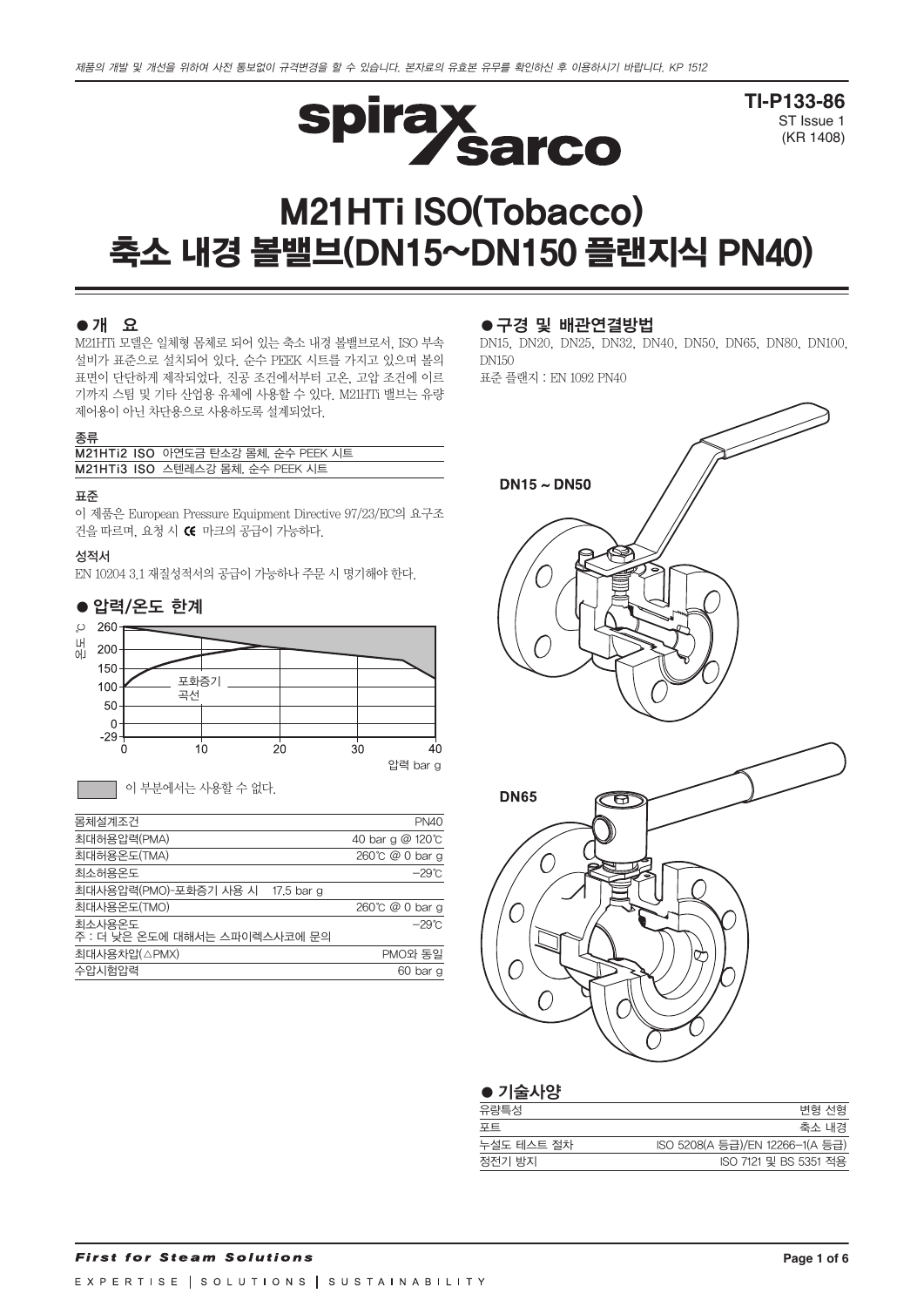

|    | Body              | M21HTi2 ISO | Zinc plated carbon steel | ASTM A216 WCB             |
|----|-------------------|-------------|--------------------------|---------------------------|
|    |                   | M21HTi3 ISO | Stainless steel          | ASTM A351 CF8M            |
| 2  | Insert            | M21HTi2 ISO | Zinc plated carbon steel | <b>SAE 1040</b>           |
|    |                   | M21HTi3 ISO | Stainless steel          | <b>AISI 316</b>           |
| 3  | Ball              |             | Stainless steel          | AISI 316 hardened surface |
| 4  | <b>Stem</b>       |             | Stainless steel          | AISI 316 / AISI 420       |
| 5  | Seats             |             | <b>PEEK</b>              | Virgin                    |
| 6  | Insert gasket     |             | Graphite                 |                           |
| 7  | Seat 'O' ring     |             | <b>EPDM</b>              | Geothermal                |
| 8  | Stem seals        |             | Graphite                 |                           |
| 9  | Stem seals        |             | PEEK                     | Virgin                    |
| 10 | Stem seals        |             | Stainless steel          | <b>AISI 304</b>           |
| 13 | Separator         |             | Zinc plated carbon steel | <b>SAE 1010</b>           |
| 14 | Belleville washer |             | Stainless steel          | <b>AISI 301</b>           |
| 15 | Gland nut         |             | Zinc plated carbon steel | SAE 1010 / SAE 12L14      |
| 16 | Upper stem nut    |             | Zinc plated carbon steel | SAE 1010 / SAE 12L14      |
| 17 | Locking plate     |             | Stainless steel          | <b>AISI 304</b>           |
| 18 | Name-plate        |             | Stainless steel          | <b>AISI 430</b>           |
| 20 | Lever             |             | Zinc plated carbon steel | <b>SAE 1010</b>           |
| 21 | Grip              |             | Vinyl                    |                           |
| 25 | Stop screw        |             | Zinc plated carbon steel | <b>SAE 12L14</b>          |
| 26 | Split lock washer |             | Stainless steel          | <b>AISI 304</b>           |
|    |                   |             |                          |                           |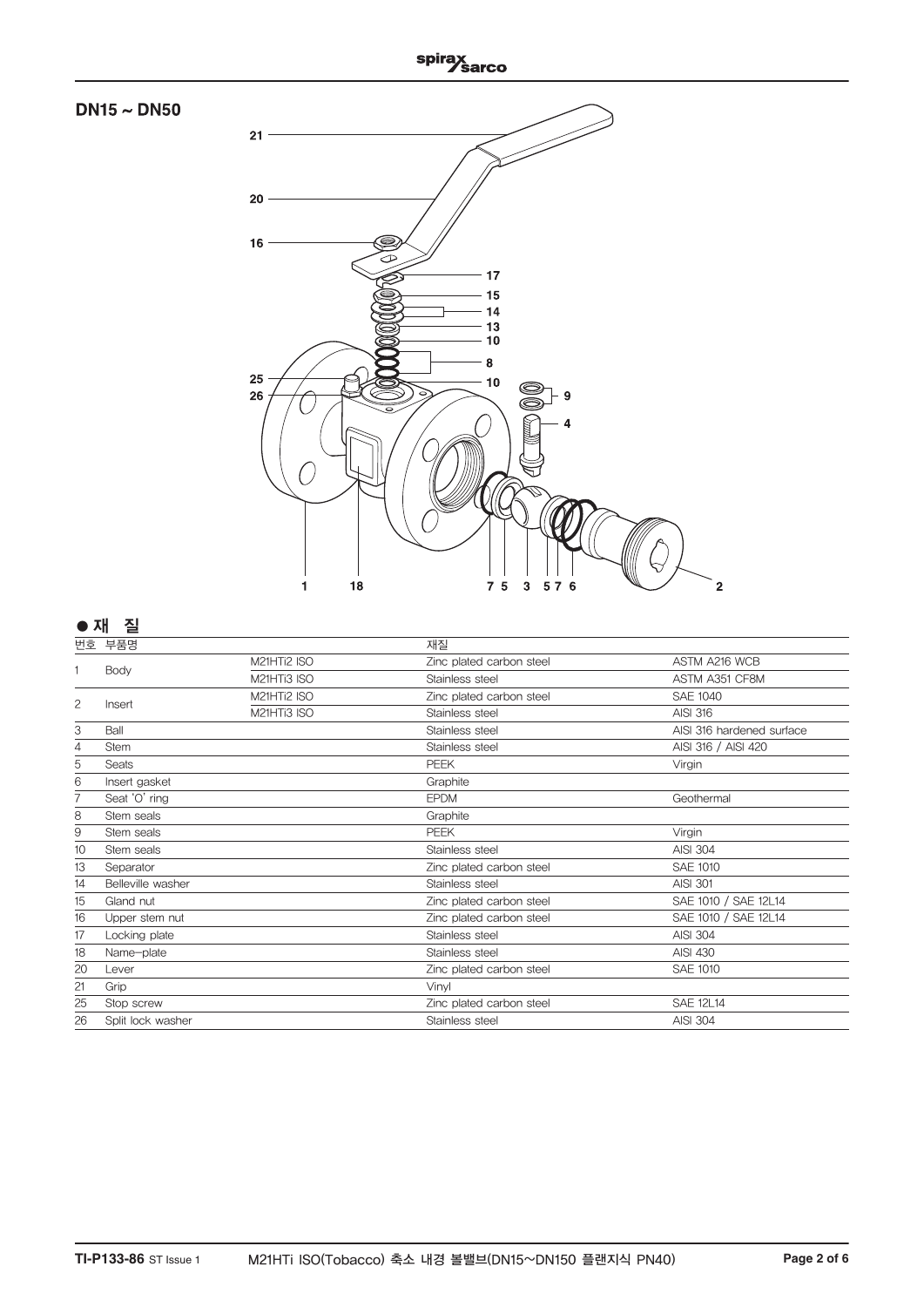



## **●**재질

|    | 번호 부품명                    |                             | 재질                       |                           |
|----|---------------------------|-----------------------------|--------------------------|---------------------------|
|    |                           | M21HTi2 ISO                 | Zinc plated carbon steel | ASTM A216 WCB             |
|    | Body                      | M21HTi3 ISO                 | Stainless steel          | ASTM A351 CF8M            |
|    |                           | M21HTi2 ISO                 | Zinc plated carbon steel | <b>SAE 1040</b>           |
| 2  | Insert                    | M21HTi3 ISO                 | Stainless steel          | <b>AISI 316</b>           |
| 3  | Ball                      |                             | Stainless steel          | AISI 316 hardened surface |
| 4  | <b>Stem</b>               |                             | Stainless steel          | AISI 316 / AISI 420       |
| 5  | Seats                     |                             | <b>PEEK</b>              | Virgin                    |
| 6  | Insert gasket             |                             | Graphite                 |                           |
| 7  | Seat 'O' ring             |                             | <b>EPDM</b>              | Geothermal                |
| 8  | Stem seal                 |                             | <b>EPDM</b>              | Geothermal                |
| 11 | Lower stem seal           |                             | <b>PEEK</b>              | Virgin                    |
| 12 | Upper stem packing        |                             | Graphite                 |                           |
| 13 | Separator                 |                             | Zinc plated carbon steel | SAE 1010                  |
| 14 | Belleville washer         |                             | Stainless steel          | <b>AISI 301</b>           |
| 15 | Gland nut                 |                             | Zinc plated carbon steel | SAE 1010 / SAE 12L14      |
| 17 | Locking plate             |                             | Stainless steel          | <b>AISI 304</b>           |
| 18 | Name-plate                |                             | Stainless steel          | <b>AISI 430</b>           |
| 19 | Stop plate with indicator | <b>DN65만 해당</b>             | Zinc plated carbon steel | <b>SAE 1010</b>           |
| 20 | Lever                     |                             | Zinc plated carbon steel | <b>SAE 1010</b>           |
| 21 | Grip                      |                             | Vinvl                    |                           |
| 22 | Adaptor                   | <b>DN65만 해당</b>             | Zinc plated SG iron      |                           |
| 23 | Adaptor plate             | DN65만 해당                    | Zinc plated carbon steel | <b>SAE 1010</b>           |
| 24 | Adaptor with indicator    | $DN80 \sim DN150$           | Zinc plated SG iron      |                           |
| 25 | Stop screw                | $DN80\nightharpoonup$ DN150 | Zinc plated carbon steel | <b>SAE 12L14</b>          |
| 27 | Adaptor screw             |                             | Zinc plated carbon steel | Grade 5                   |
| 28 | Stop screw                | $DN80 \sim DN150$           | Carbon steel             |                           |
| 29 | Adaptor hex, nut          | $DN80\nightharpoonup$ DN150 | Zinc plated carbon steel |                           |
| 31 | Antistatic device ball    |                             | Stainless steel          | <b>AISI 302</b>           |
| 32 | Antistatic device spring  |                             | Stainless steel          | <b>AISI 301</b>           |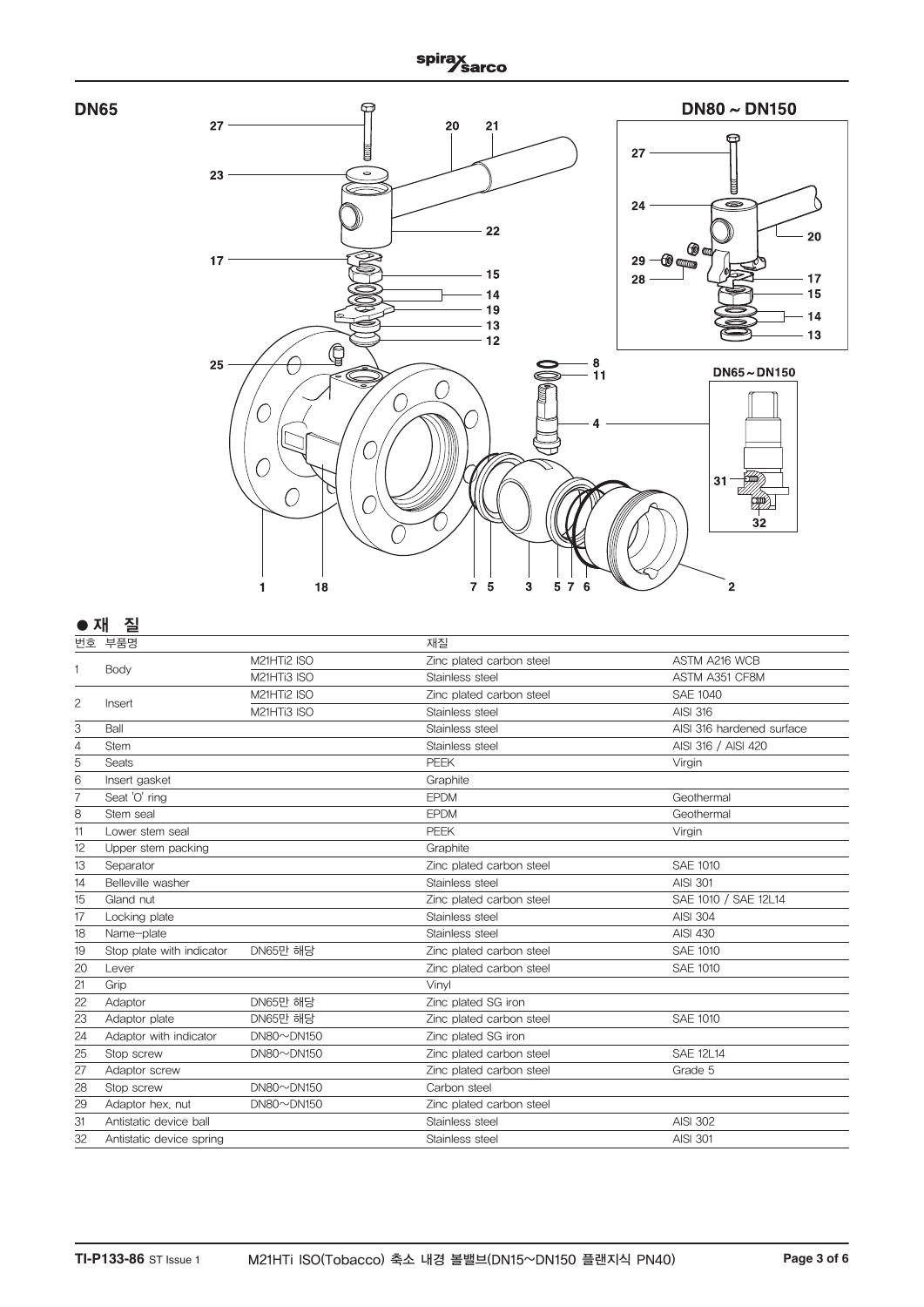## $\bullet$  치수(mm) 및 무게(kg)

#### PN40 DIN 3202 F4 플랜지

| 구경           | А   | в  | С   | D   | E   | F  | 무게   |
|--------------|-----|----|-----|-----|-----|----|------|
| <b>DN15</b>  | 115 | 57 | 162 | 95  | 95  | 13 | 2.5  |
| <b>DN20</b>  | 120 | 60 | 162 | 105 | 95  | 13 | 3.2  |
| <b>DN25</b>  | 125 | 62 | 162 | 115 | 101 | 19 | 4.0  |
| <b>DN32</b>  | 130 | 65 | 182 | 140 | 106 | 25 | 5.5  |
| <b>DN40</b>  | 140 | 70 | 186 | 150 | 118 | 30 | 6.9  |
| <b>DN50</b>  | 150 | 75 | 186 | 165 | 123 | 37 | 9.3  |
| <b>DN65</b>  | 170 | 79 | 278 | 185 | 144 | 50 | 13.4 |
| <b>DN80</b>  | 180 | 91 | 417 | 200 | 157 | 57 | 17.7 |
| <b>DN100</b> | 190 | 98 | 517 | 235 | 172 | 75 | 25.0 |
| <b>DN150</b> |     |    |     |     |     |    |      |
|              |     |    |     |     |     |    |      |

PN40 BS 2080 플랜지 구경 A B C D E F 무게 DN15 - - - - - - - -DN20 - - - - - - - -**DN25** 165 62 162 115 101 19 4.2<br>**DN32** 178 65 182 140 106 25 5.9 DN32 178 65 182 140 106 25 5.9 00 190 70 186 150 118 30 7.4<br>00 216 75 186 165 123 37 10.2 001 216 75 186 165 123 37 10.2<br>001 241 79 278 185 144 50 14.9 DN65 241 79 278 185 144 50 14.9 DN80 283 91 417 200 157 57 20.2 DN100 305 98 517 235 172 75 29.4 DN150 403 130 700 300 205 100 56.9





## $\triangle$ Kv $\mathbb{Z}^{\frac{1}{2}}$

|    | $\bullet$ inview |  |  |  |  |   |    |    |  |  |  |
|----|------------------|--|--|--|--|---|----|----|--|--|--|
| 구경 |                  |  |  |  |  |   | b. | ou |  |  |  |
| Kv |                  |  |  |  |  | U |    |    |  |  |  |
|    |                  |  |  |  |  |   |    |    |  |  |  |

 $C_v(UK)=K_v\times 0.963$   $C_v(US)=K_v\times 1.156$ 

#### $\bullet$  사용토크(N m)

| 구경             |  |  |  |  |                                                                                         |  |  |  |  | 50 |  |
|----------------|--|--|--|--|-----------------------------------------------------------------------------------------|--|--|--|--|----|--|
| N <sub>m</sub> |  |  |  |  |                                                                                         |  |  |  |  |    |  |
|                |  |  |  |  | 주 : 제시된 토크 수치는 자주 작동하는 볼밸브의 최대 차압을 기준으로 한 값이다. 장기간 정지되어 있어야 하는 밸브는 이 값보다 더 큰 토크값이 필요하다. |  |  |  |  |    |  |

## ●안전정보, 설치 및 정비 지침

상세한 사항은 제품과 함께 공급되는 '설치 및 정비 지침서'를 참조한다.

### ●주문방법

| _______ |              |                                                     |
|---------|--------------|-----------------------------------------------------|
| 명세      | 재즈<br>— – 11 | inc plated carbon steel<br>$\overline{\phantom{0}}$ |
|         |              | s = Stainless steel                                 |

예 : 1 off Spirax Sarco DN50 M21HTi2 ISO ball valve having flanged EN 1092 PN40 connections. Face-to-face according to BS 2080.

## ● 선택사양

– 자가벤트 볼

– 밸브를 완전 보온할 수 있는 확장형 스템 DN15~DN50 : 50 mm(2″) DN15~DN150 : 100 mm(4″)

– 잠금가능 핸들

– 잠금가능 핸들과 100 mm 확장형 스템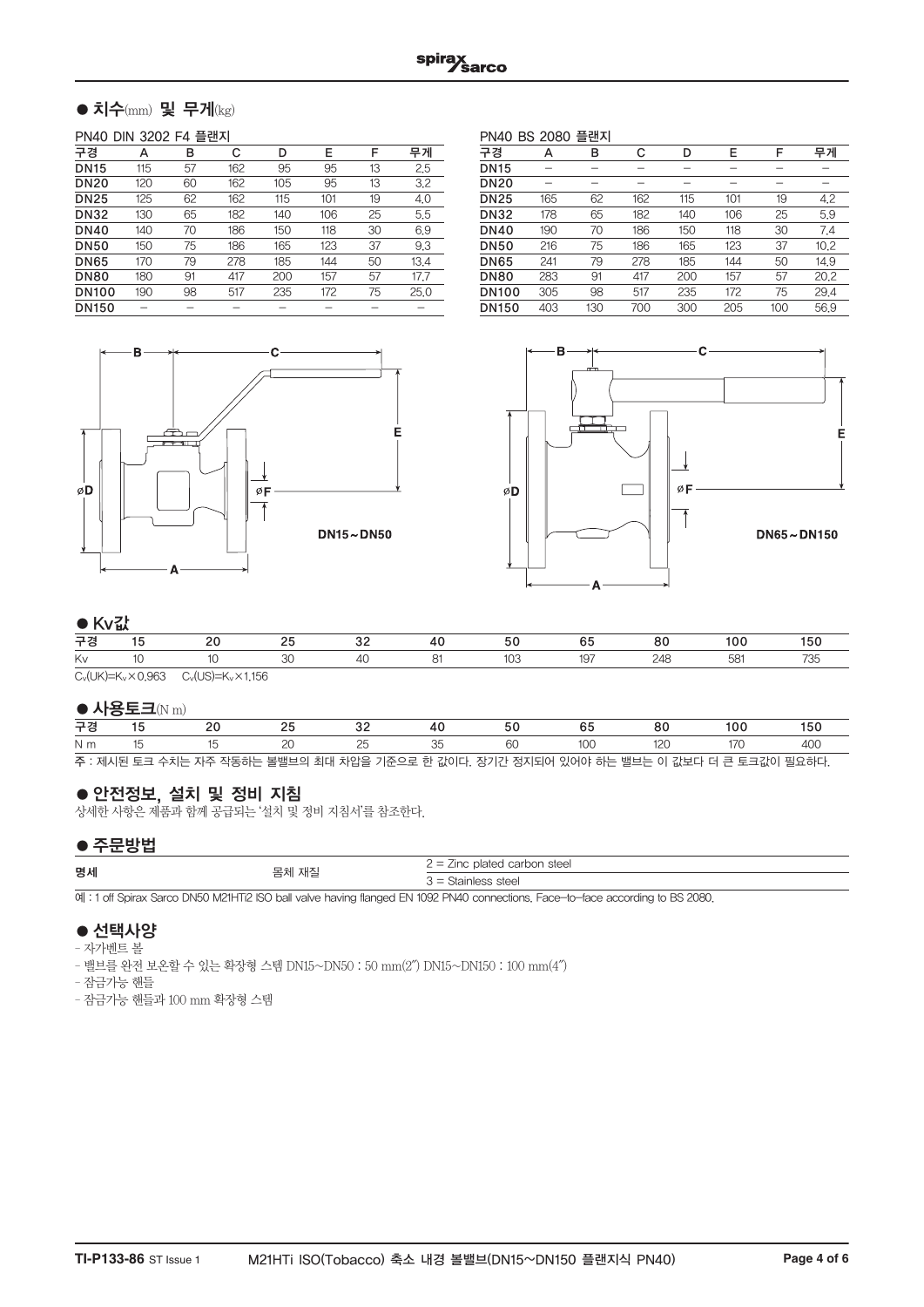## ● 정비부품 – DN15~DN50

공급 가능한 정비부품은 굵은 실선으로 표시되어 있으며, 점선으로 표시된 부분은 정비부품으로 공급되지 않는다.

## 공급 가능한 정비부품

Seats, insert gasket, seat 'O' rings and stem seals 5, 6, 7, 8, 9, 10

#### 정비부품 주문방법

정비부품은 상기 '공급 가능한 정비부품' 리스트를 참고하여 주문하며 볼밸브의 종류, 구경을 명시한다.

예 : 1 set of seats, insert gasket, seat 'O' rings and stem seals for a Spirax Sarco DN50 flanged PN40 M21HTi2 ball valve.